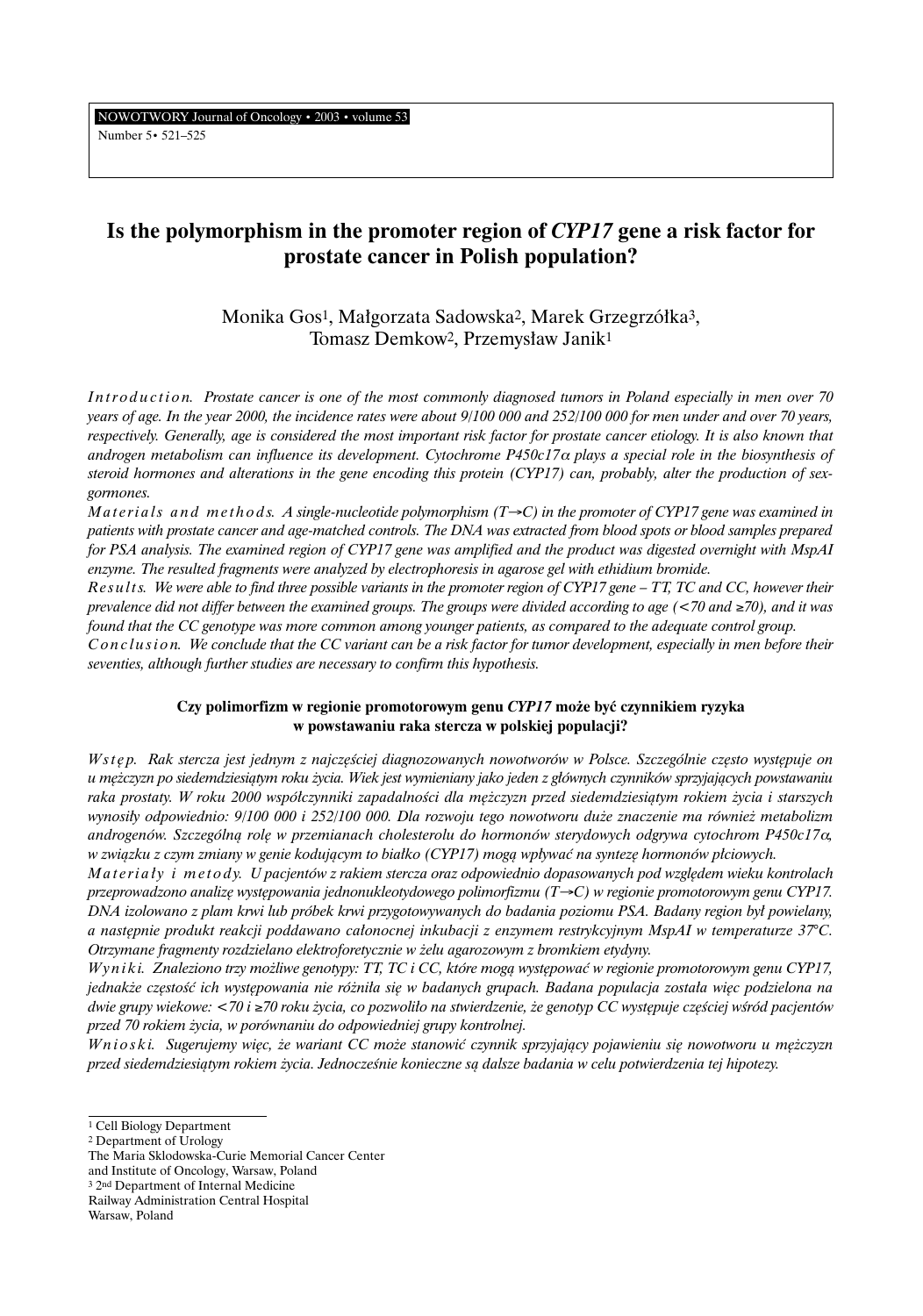**Key words:** androgen metabolism, *CYP17*, cytochrome P450c17α, prostate cancer **S∏owa kluczowe:** *CYP17*, cytochrom P450c17α, metabolizm androgenów, rak stercza

#### **Introduction**

Prostate cancer, besides lung and colon cancer, is the most common tumor in Polish male population, especially over 70 years of age. Every year about 4000 new cases are diagnosed, however this disease is rather rare among men below fifty years of age [1]. The mortality rate from prostate cancer tended to grow during the previous decades and in the early nineties amounted to 10.1/100 000. This phenomenon could have been brought on by better diagnostic methods (USG, test for PSA concentration in serum) as well as by increased patient awareness [2].

Prostate cancer is a multifactorial disease, which means that it can be provoked by environmental and genetic factors. It seems that the most important of these is age; 80% of all cases are diagnosed in men over 65 years [3]. Also, ethnicity is suggested to affect prostate cancer occurrence – the disease is more common in Afro-Americans, as compared to Caucasians and Asians, who present the lowest incidence of this malignancy [4]. Another factor involved in prostate cancer etiology is diet, especially excessive intake of fatty acids can provoke tumor development [5].

Epidemiology indicates that the risk of prostate cancer is about 5-11 times higher in families with two or more cases of the disease among first-degree relatives, however it seems that only about 10% of all prostate cancers are hereditary [3]. Several loci were identified which co segregate with prostate cancer in families and among them were: HPC1, PCAP, CAPB on chromosome 1 (1q24-q25, 1q42-q43, 1p36 respectively), HPC2/ELAC2 – chromosome 17 (17p11), HPC20 – chromosome 20  $(20q13)$  and HPCX – chromosome X  $(Xq27-q28)$  [6]. These results are not unambiguous, probably due to the multifactorial etiology of the prostate cancer.

About 90% of prostate cancers are sporadic cases that are probably caused by the combination of environmental factors and several mutations with low penetrance. It has been suggested that attention should be paid to the androgen metabolism, because elevated levels of steroid hormones, especially testosterone, can be associated with prostate cancer development and progression. Although some studies have failed to find such a correlation it cannot be excluded that mutations in the genes encoding key enzymes of steroid metabolism lead to higher risk of prostate cancer.

The precursor for all steroid hormones is cholesterol, which is metabolized to progesterone through cutting off its side chain and oxidation of hydroxylic group from C-3. This metabolite can be used as the substrate for glucocorticoid, mineralocorticoid or sex hormone synthesis. In case of the sex hormones, progesterone is converted to 17α-hydroxyprogesteron by hydroxylation and then to androstendione by lysis reaction. These two

steps are catalyzed by cytochrome  $P450c17\alpha$ , which mediates both activities: steroid  $17\alpha$ -hydroxylase and 17, 20-lyase. The product of these reactions can be transformed to either testosterone or estron.

Cytochrome P450c17α is encoded by human *CYP17* gene, which has been localized in chromosome 10 (10q24.3). A single base-pair change (T $\rightarrow$ C) in the promoter region of this gene has been identified and it was suggested that it leads to creation of additional Sp-1 binding site and consequently higher transcription rate [7]. The aim of our work was to examine the possibility that the polymorphism in the promoter region of *CYP17* gene correlates with increased risk of prostate cancer in Polish male population and whether it can be used as a genetic marker of this malignancy.

#### **Material and methods**

Probands (71; mean age  $69.4 \pm 7.6$  years) included in this examination were patients of the Clinic of Oncological Urology of the Maria Sklodowska-Curie Memorial Cancer Center and Institute of Oncology in Warsaw. Diagnosis was set after prostate gland biopsy. The control group consisted of men (117; mean age 61.9±10.8 years) with no previous history of prostate cancer. Among them were patients of the Institute of Cardiology, the Maria Sklodowska-Curie Memorial Cancer Center and Institute of Oncology and patients from one of the outpatient clinics in Warsaw.

Blood for the DNA extraction was collected on *IsoCode Stix* blots or blotting papers used for standard screening analysis (both *Schleicher&Schuell*) and also from the blood samples prepared for PSA determination. DNA from *IsoCode Stix* blots was extracted according to manufacturer instruction (S&S *IsoCode® Card/Stix* Protocol). SherlockAX or *Mini Blood Kits for DNA Isolation* (A&A Biotechnology) were used for other samples.

The polymorphism in the promoter region of *CYP17* gene was identified using PCR/RFLP technique. The specific fragment of 419bp was amplified with the following primers: CYP17F 5`-cattcgcacctctggagtc-3` and CYP17R 5`ggctcttggggtacttg-3` (IBB, PAN). The reaction mixture (total volume  $25 \mu l$ ) apart from DNA, contained 15pmol of each primer, all deoxynucleotide triphosphates (final concentration  $250 \mu$ M, Amersham), PCR buffer with magnesium (Sigma) and 1U of RedTaq Polymerase (Sigma). The reactions were held in GeneAmp PCR System 9600 (Perkin-Elmer) in following conditions: initial denaturation  $-5$  min at 95 $\degree$ C, then 35 cycles composed of 95°C for 30 sec, 59°C for 30 sec and 72°C for 35 sec, and finally elongation step at 72°C for 10 minutes. The PCR products were digested overnight with MspA1 I restriction enzyme (*New England Biolabs*) according to manufacturers instructions. The resulting fragments were analyzed in 2% agarose gel (*Sigma*) stained with ethidium-bromide (Sigma).

Statistical analysis was conducted with *Microsoft Excel 2000* (mean values and standard deviations) and *SPSS* package v.8.0 for *Windows 98* (frequencies and statistical significance).

#### **Results**

As could be expected three possible genotypes were found in our examined population (see Figure 1),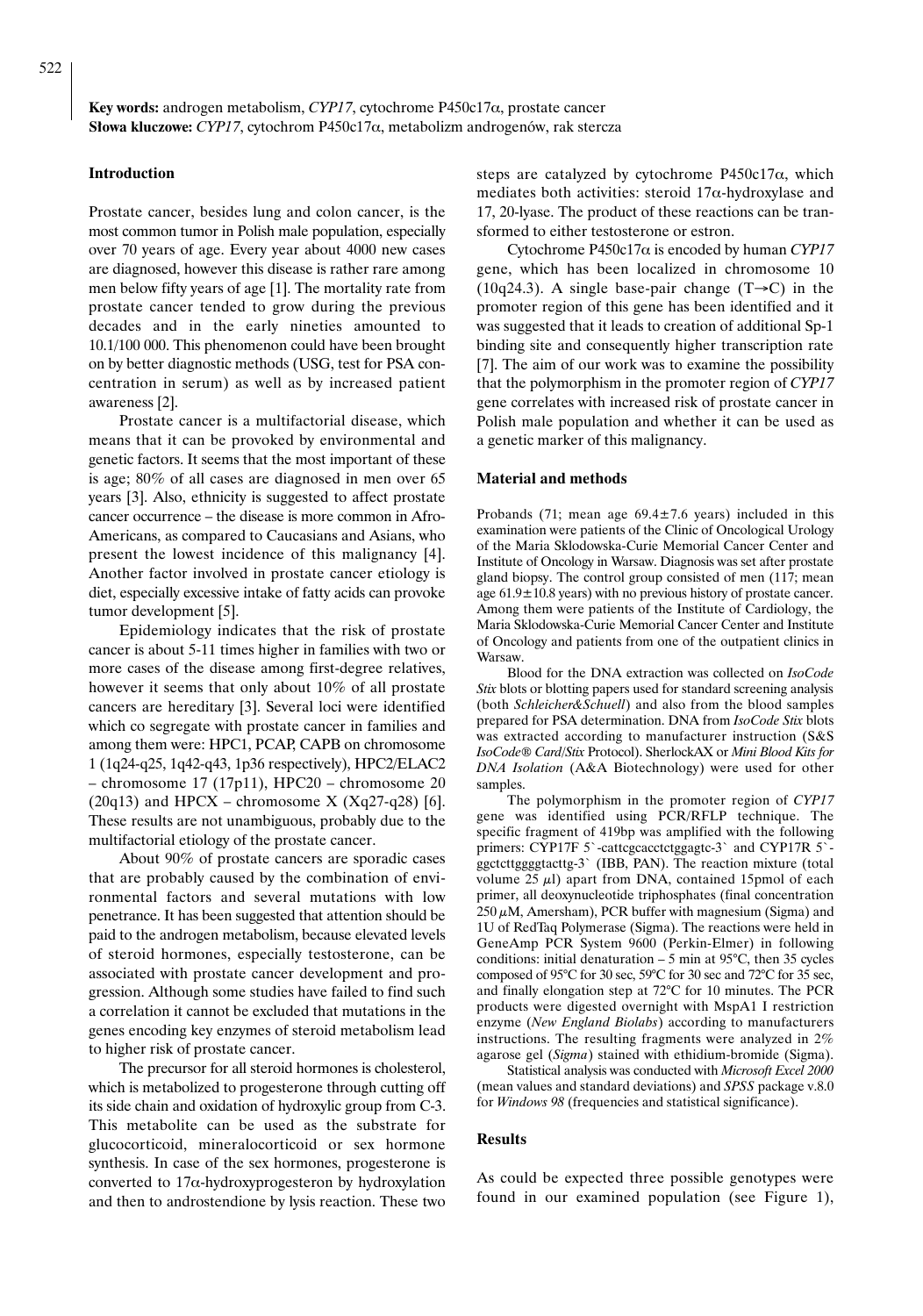

**Figure 1.** Results of analysis of T→C polymorphism in the promoter region in *CYP17* gene.

DNA was amplified and the resulted fragment was digested with MspA1 I enzyme. The presence of C nucleotide, which is supposed to be a risk factor for prostate cancer development, creates a cleavage site for MspA1 I restriction enzyme (295 and 124bp), which is not observed in case of T allele (419bp)

however their frequencies did not differ between the control and proband groups (Table I). The prevalence of alleles was also similar in both groups (Table II). Therefore, we divided our patient population according to age, where the cut-off value was the mean age in probands group. We observed higher frequency of the CC genotype and the C allele among patients below 70 years of age (31.2% and 0.48 respectively), as compared to an adequate control group (17.3% and 0.37), however the results were not statistically significant. A reversed situation was observed in the elderly group – the CC genotype and the C allele were more common in control group (respectively 30.6% and 0.54), than among prostate cancer patients (12.8% and 0.40). The outcome did not

**Table I. Frequencies of genotypes in examined population**

| group              | genotype        |               |               |
|--------------------|-----------------|---------------|---------------|
|                    | $TT($ a $1/a1)$ | TC(1/a2)      | $CC$ (a2/a2)  |
| controls – all     | $36.8\%$ (43)   | $41.8\%$ (49) | $21.4\%$ (25) |
| probands – all     | $33.8\%$ (24)   | $45.1\%$ (32) | $21.1\%$ (15) |
| controls $<$ 70    | $43.2\%$ (35)   | 39.0% (32)    | $17.3\%$ (14) |
| probands $<$ 70    | 34.4% (11)      | $34.4\%$ (11) | $31.2\%$ (10) |
| controls $\geq 70$ | $22.2\%$ (8)    | 47.2% (17)    | $30.6\%$ (11) |
| probands $\geq 70$ | $33.3\%$ (13)   | 53.9% (21)    | $12.8\%$ (5)  |

**Table II. Frequencies of alleles in examined population**

| group              | allel |       |  |
|--------------------|-------|-------|--|
|                    | T(a1) | C(a2) |  |
| controls – all     | 0.58  | 0.42  |  |
| probands – all     | 0.56  | 0.44  |  |
| controls $<$ 70    | 0.63  | 0.37  |  |
| probands $<$ 70    | 0.52  | 0.48  |  |
| controls $\geq 70$ | 0.46  | 0.54  |  |
| probands $\geq$ 70 | 0.60  | 0.40  |  |

reach statistical significance. We also observed differences in the genotypes and the alleles frequencies in the control and the proband groups divided according to age (Tables I and II). The difference in the alleles distribution among controls was statistically significant  $(p=0.015)$ .

## **Discusion**

It is generally known that cytochrome  $P450c17\alpha$  plays a key role in steroid metabolism and for this reason any genetic alterations in *CYP17* gene can affect sex-hormone synthesis. A single nucleotide polymorphism (T→C) in the promoter region was described and suggested to create an additional Sp1-binding site similar to this observed in ε-globine gene. Although *in vitro* examination of recombinant Sp-1 binding to changed sequence in gel mobility shift assay did not support this hypothesis, it cannot be excluded that the C variant correlates with altered gene expression and modification in androgen metabolism [8].

The frequency of the CC genotype in Polish population (21.4%) according to our study is slightly higher than its prevalence observed in other white populations such as Swedish –  $16\%$  (9) or American Whites – 14% [10]. In the Japanese and related populations, which have the incidence of prostate cancer about 5 times lower, the frequency of CC variant is estimated for about 26% [11]. Consequently the genotype should have a lower frequency in black populations, which have the highest worldwide occurrence of prostate cancer calculated as 2 times higher than in white populations. Such difference was not found when African American or Nigerian populations were compared with a White-American group [12].

We were not able to find a correlation between any variant of *CYP17* gene and prostate cancer risk and therefore we divided our groups according to age  $\approx 70$ and  $\geq 70$ ). The occurrence of prostate cancer in these groups was different in Polish population. The incidence and mortality rates were as follows: 9/100 000 and 4.5/100 000 for men before their seventies and 252/100 000 and 215/100 000 – men 70 years of age and older (dr J. Lissowska, personal communication). We observed slight differences between probands and control groups divided according to age. Therefore, it seems that the CC genotype can correlate with prostate cancer occurrence in Polish men below 70 years of age. Contrary results obtained in the elder group can be caused by a non-homogenous control population. It is possible that some of these men have developed benign prostatic hyperplasia, which is also suspected to depend on androgen metabolism.

Conflicting results concerning the correlation between *CYP17* variants and prostate cancer were already reported. In Austrian population the CC genotype was more common among patients with prostate cancer (23.8%) than in the control group (9.5%) and the result was statistically significant ( $p=0.03$ ; [13]). The same tendency was also observed among Americans. In three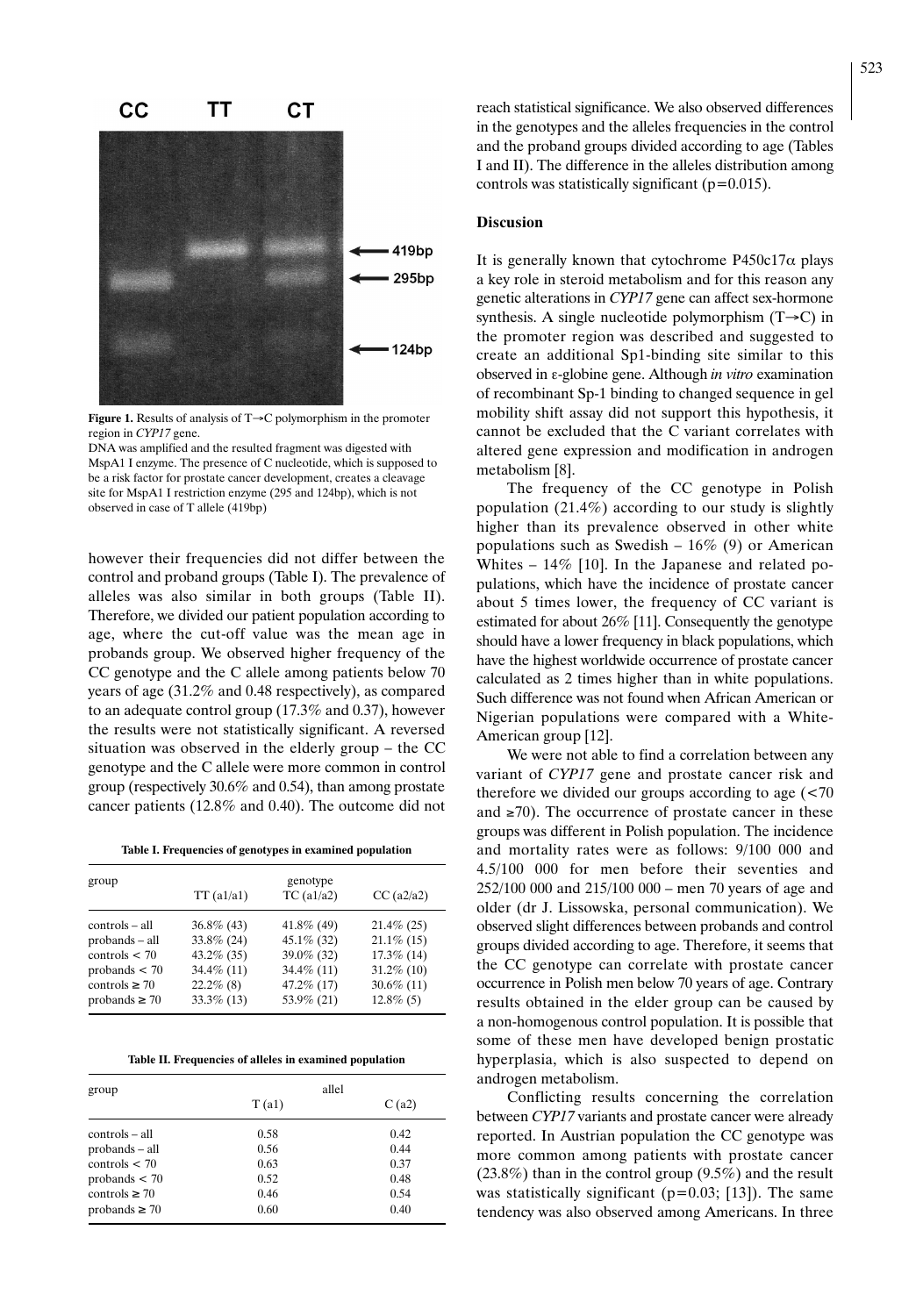independent investigations from North California, Bethesda (majority of participants were of Caucasian origin) and Baltimore (African American population) the CC variant had higher frequency in patients with prostate cancer (14%, 18% and 15%, respectively) as compared to the controls (11%, 14% and 9%, respectively). The analysis made for the first and third center revealed statistically significant results [3, 10, 12]. Moreover, examination according to age was performed in the North Carolina and Bethesda centers. Men younger than 65 years (North Carolina) carrying at least one C allele were more susceptible to prostate cancer development  $(p=0.03, OR-2.3; [3])$ . Also in the Japanese population the CC genotype was more prevalent among men with prostate cancer (19%) compared to controls (14%). When the examined group was divided acc. to age (cut-off value 72 years) such a correlation was not found in the elder population, however it was even stronger in the group below 72 years ( $p=0.04$ , OR-4.02  $[14]$ ).

Contradicting results were reported in another investigation performed on Japanese men. The CC variant, which is supposed to correlate with prostate cancer, was more frequent among controls (28%) than in prostate cancer patients (18%) and the results were statistically significant ( $p=0.022$ ; [11]) as in the Swedish population, where the TT genotype was more frequent in patients (39%) than among controls (29%; p=0,04; [9]).

Although these results are contradictory it seems that the T→C polymorphism in the promoter region of *CYP17* does affect sex-hormone metabolism. It has been shown that the mutated allele is correlated with higher progesterone and estrogen levels. In women progesterone level on 22<sup>nd</sup> day and estrogen  $(E_2)$  levels on the 11<sup>th</sup> and 22nd day of the menstrual cycle were respectively about 30%, 57% and 28% higher in premenopausal subjects carrying two C alleles as compared to subjects homogenous with the T variant (p values 0.04, 0.04 and 0.06, respectively). This can be a risk factor for breast cancer development [7]. Such relationships between the genotype and testosterone, estradiol and dihydrotestosterone serum levels were not found [15, 16].

*CYP17* is not the only gene, the genetic alterations of *CYP17* can influence androgen metabolism. Also mutations in *SRD5A2* gene encoding 5α-reductase type II, which catalyzes the conversion of testosterone to its more active form – dihydrotestosterone (DHT), can affect the level of circulating sex-hormones [15, 16]. Furthermore, two polymorphic sites with variable number of trinucleotide repeats (CAG and GGN) were found in the gene for nuclear androgen receptor on chromosome X. Several studies have confirmed that shorter variants correlated with enhanced prostate cancer risk and poor prognosis of the disease [17, 18].

It seems that polymorphism of the *CYP17* gene can influence prostate cancer development especially in men below 70 years of age (Polish population), however further studies are necessary to obtain statistically significant results. Also the analysis of polymorphisms in other genes correlating with steroid hormones metabolism and their signaling pathways might help to provide evidence for the genetic basis of sporadic prostate cancer incidence.

### Acknowledgments

The work was supported by KBN grant number 3P05A 090 23.

**Monika Gos M.Sc** Cell Biology Department The Maria Sklodowska-Curie Memorial Cancer Center and Institute of Oncology Roentgena 5, 02-781 Warsaw, Poland e.mail: monikagos@coi.waw.pl

#### **References**

- 1. Zatoƒski, WA, Tyczyƒski, JE. *Epidemiologia nowotworów z∏oÊliwych w Polsce w piętnastoleciu 1980-1994*. Centrum Onkologii-Instytut im. Marii Sk∏odowskiej-Curie: Warszawa; 1997.
- 2. Kowalczyk B. Rak prostaty w Medicover online 2000.
- 3. Lunn RM, Bell DA, Mohler JL et al. Prostate cancer risk and polymorphism in 17 hydroxylase /CYP17/ and steroid reductase /SRD5A2/. *Carcinogenesis* 1999; 20: 1727-31.
- 4. Mould RF. Prostate cancer incidence review with emphasis on publications from the Amercian Cancer Society & the International Agency for Research on Cancer. *Nowotwory* 2002; 52: 11-5.
- 5. Tyczyński JE, Wojciechowska U, Didkowska J et al. Atlas umieralności na *nowotwory z∏oÊliwe w Polsce w latach 1991-1995*. Centrum Onkologii-Instytut im. Marii Sk∏odowskiej-Curie: Warszawa; 1998.
- 6. Nwosu N, Carpten J, Trent JM et al. Heterogenity of genetic alterations in prostate cancer: evidence of the complex nature of the disease. *Hum Molec Genet* 2001; 10: 2313-8.
- 7. Feigelson HS, Shames LS, Pike MC et al. Cytochrome P450c17α gene (*CYP17*) polymorphism is associated with serum estrogen and progesterone concentrations. *Cancer Res* 1998; 58: 585-7.
- 8. Kristensen VN, Haraldsen EK, Anderson KB et al. *CYP17* and breast cancer risk: the polymorphism in the 5' flanking area of the gene does not influence binding to Sp-1. *Cancer Res* 1999; 59: 2825-8.
- 9. Wadelius M, Andersson AO, Johansson JE et al. Prostate cancer associated with *CYP17* genotype. *Pharmacogenetics* 1999; 9: 635-9.
- 10. Chang B, Zheng SL, Isaacs SD et al. Linkage and association of /CYP17/ gene in hereditary and sporadic prostate cancer. *Int J Cancer* (*Pred Oncol*) 2001; 95: 354-9.
- 11. Habuchi T, Liqing Z, Suzuki T et al. Increased risk of prostate cancer and benign prostatic hyperplasia associated with a *CYP17* gene polymorphism with a gene dosage effect. *Cancer Res* 2000; 60: 5710-3.
- 12. Kittles RA, Panguluri RK, Chen W et al. /CYP17/ promoter variant associated with prostate cancer aggressiveness in African American. *Cancer Epidemiol Biomark Prev* 2001; 10: 943-7.
- 13. Gsur A, Bernhofer G, Hinteregger S et al. A polymorphism in the *CYP17* gene is associated with prostate cancer risk. *Int J Cancer* 2000; 87: 434-7.
- 14. Yamada Y, Watanabe M, Murata M wt al. Impact of genetic polymorphisms of 17-hydroxylase cytochrome P-450 (*CYP17*) and steroid 5α-reductase type II (*SRD5A2*) genes on prostate cancer risk among the Japanese population. *Int J Cancer* 2001; 92: 683-6.
- 15. Allen NE, Forrest MS, Key TJ.- The association between polymorphisms in the *CYP17* and 5α-reductase (*SRD5A2*) genes and serum androgen concentrations in men. *Cancer Epidemiol Biomark Prev* 2001; 10: 185-9.
- 16. Haiman CA, Stampfer MJ, Giovannucci E et al. The relationship between a polymorphism in *CYP17* with plasma hormone levels and prostate cancer. *Cancer Epidemiol Biomark Prev* 2001; 10: 743-8.
- 17. Giovannucci E, Stampfer MJ, Krithivas K, Brown M, Dahl D, Brufsky A, Talcott J, Hennekens CH, Kantoff PW. – The CAG repeat within the androgen receptor gene and its relationship to prostate cancer. *PNAS* 1997; 94: 3320-3.